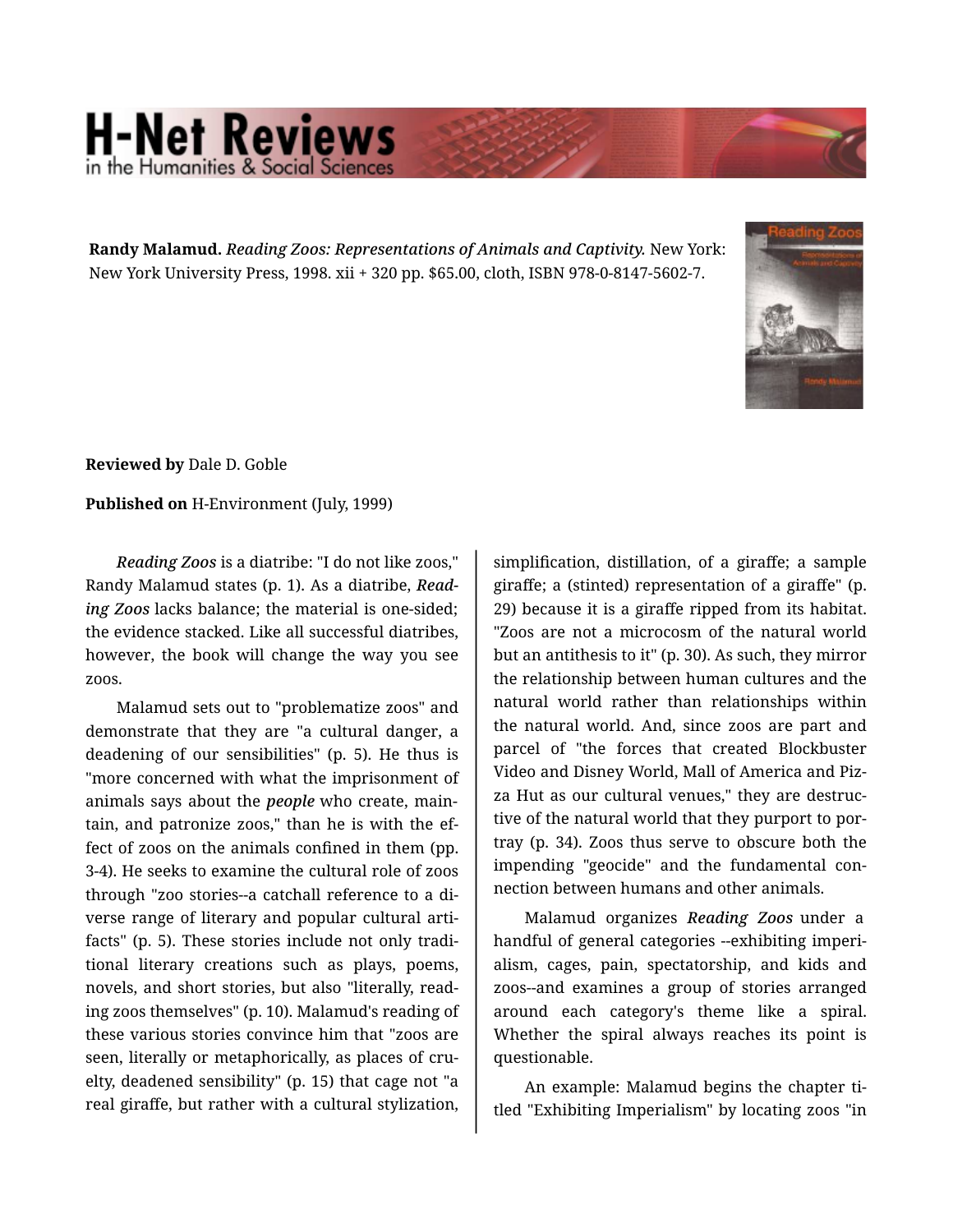the praxis of imperialism": "The zoo's forte is its construction of zoogoers as paramount, masters of all they survey, and zoo animals as subalterns" (p. 58). The zoo thus is "the analogue ... to the colo‐ nialist text in literary culture" (p. 58). Just as Rud‐ yard Kipling's stories diminished the autonomy of Indians by coopting the 'native' experience, so the zoo animals are diminished by the control that zookeepers exercise--control not only over the physical condition of the animals but also of the 'nature' of the animals that is conveyed by the au‐ thoritative description accompanying the ani‐ mals. The zoo, Malamud argues, is both a model of empire--because of the dominion that humans exercise over the animals--and a metaphor for im‐ perialist society--because it imposes a unilateral and exploitative power relationship on nature. The zoo is "fundamentally a construct of imperial society" (p. 59). To prove these points, he sets out to "rehistoricize zoos by deconstructing the myths, lies, and prejudices of imperial history/nat‐ ural history" (p. 60).

Malamud marshals compelling evidence that the London Zoo was established and expanded in step with the expansion of the second British Em‐ pire. As he notes, "The man [Sir Stamford Raffles] who made his reputation by conquering and ad‐ ministering England's imperial outposts in Asia ended his career by establishing the Zoological So‐ ciety of London" and by endowing the Society with his personal collection of animals (p. 76). Similarly, gifts from conquered subjects regularly flowed into the imperial capital. And the 1911 edi‐ tion of the *Encyclopedia Britannica* trumpeted the correlation between "the extensive possession of Great Britain throughout the world" with the Lon‐ don Zoo's extensive collection of wild animals. (p. 73).

But one zoo does not define the class and Malamud's argument that "the zoo is indeed fun‐ damentally a construct of imperial society" (p. 59) overreaches--I kept wanting to say "Yes, but ..." For example, there is a list of American cities that

"founded and developed zoos as a testament to their stature and a stepping stone to greater aspi‐ rations" (p. 61). But of the cities on the list--Phila‐ delphia, Chicago, Washington D.C., the Bronx, and San Diego--only Washington was an "imperial" city--unless "imperial" is itself a metaphor. A more apt description is that offered by William Cronon in his study of the development of Chicago: boost‐ ers sought to promote their city in the hopes that it would grow and they would prosper.[1] A zoo- like a world's fair--demonstrated a certain level of wealth and organizational ability that suggested that a city was bound for greater glory; they were claims for recognition rather than repositories of gifts from tributaries.

Similar difficulties pop up in Malamud's quick review of the use of animals in international poli‐ tics--recall the pandas that China sent the United States after Nixon's visit. Again, the exchange of animals between nations does not necessarily re‐ flect an imperial relationship. China was not ac‐ knowledging the suzerainty of the United States; the pandas were not acknowledgment of inferior‐ ity, they were rather a reward for doing what the Chinese desired. The reality, in other words, seems a lot messier than Malamud suggests.

The book's saving grace is that Malamud rec‐ ognizes the difficulty. In a discussion of Rainer Maria Rilke's poem "The Flamingos," Malamud comments that Rilke is "able to ignore the dynam‐ ics of animal captivity when he goes to the zoo" and present the animals as spiritually empowered (p. 150). This perspective, he notes, "reveals that my expectations regarding a monolithic logic and rhetoric--that is, the hypothesis that zoo stories will unilaterally advance the case against zoos- may sometimes extend farther than the texts themselves justify" (p. 150).

My recurrent wish was that Malamud had of‐ fered a text written in more shades of grey since he is clearly right on several of his theses. Zoos are inherently cages and the current trendy at‐ tempts to replicate habitats do little to change that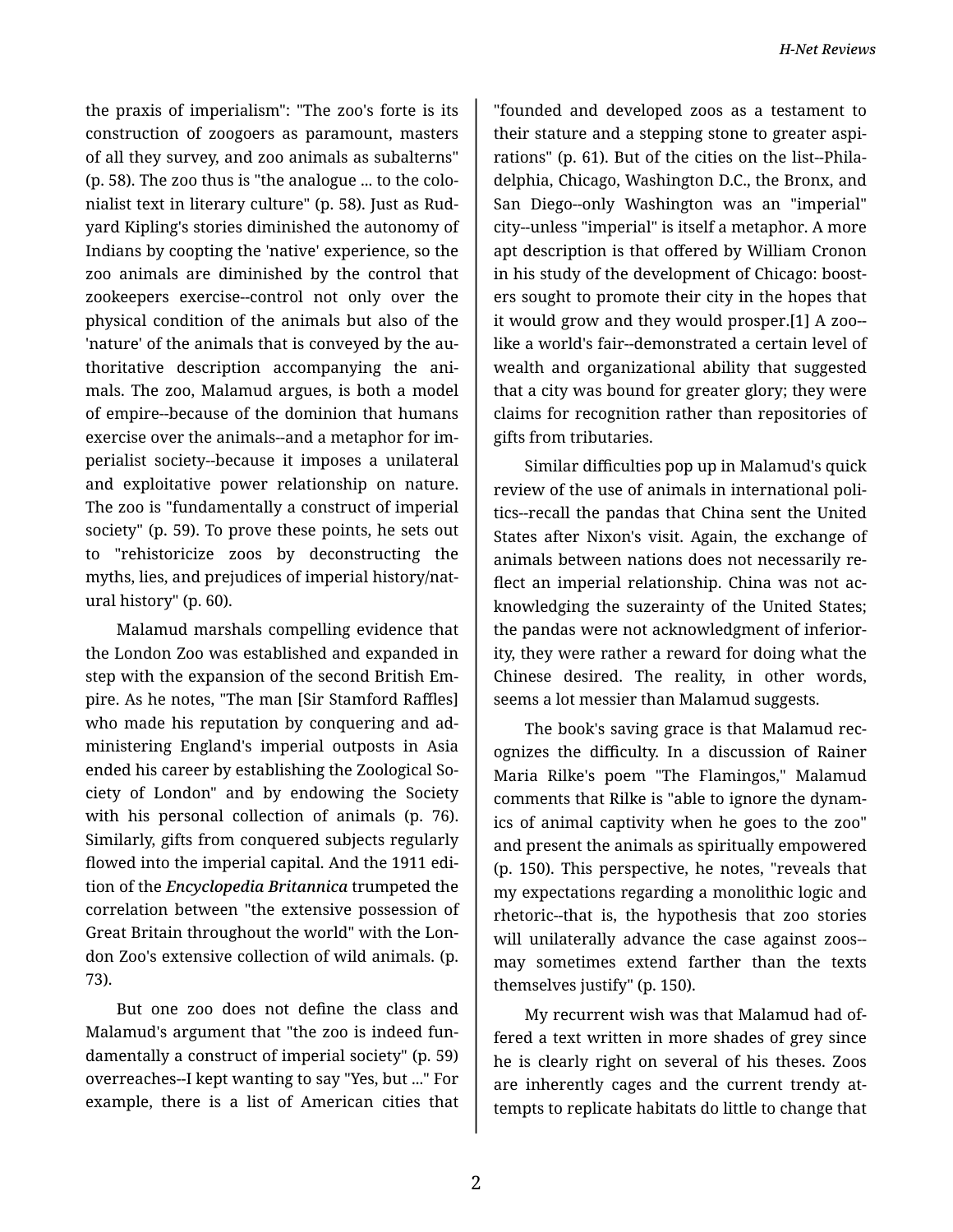reality; zoos are poor places to see truly wild ani‐ mals since they are little more than living picture books of the coffee-table genre--a giraffe in a zoo is not a giraffe on the savannah; the lot of animals in zoos often includes a substantial measure of pain; the process of looking at zoo animals is somehow out of focus; the use of zoos as reposito‐ ries for nearly extinct animals is problematic if there is no chance that the animals can ever be returned to the wild because they have no habitat to return to; and most fundamentally: that hu‐ mans have ambiguous, complex relationships with other animals--relationships that can seldom be reduced to clean, moral resolutions. But all of these issues are less clearly black-and-white than the diatribe format allows.

Take a serendipitous example. As I was finish‐ ing this review, the *New York Times* reported that a male Barbary lion had been discovered in a failed circus; that discovery led to a further search that turned up a handful of the species which was exterminated in the wild in 1921. There are now plans to reestablish the species.[2] Other captive breeding programs have led to the reintroduction of red wolves, Mexican wolves, black-footed ferrets, and Guam rails. These rein‐ troductions may or may not succeed for any of a number of reasons --but all of them have depend‐ ed at least in part on zoos.

One additional caveat. In *Reading Zoos*, Mala‐ mud also sets out to demonstrate that a critical reading of such texts has relevance to those out‐ side academe. He proposes to offer an *eco*critical reading that will "make amends for the past defi‐ ciencies of literary scholars" who often have re‐ treated "'into a professionalism characterized by its obscurity and inaccessibility to all but other English professors'" (p. 6).[3] A laudable goal--but one that Malamud unfortunately fails to meet. He often slips into the "obscurity and inaccessibility" that he decries. The book seeks to "problematize zoos" (p. 5) and "rehistoricize zoos" (p. 60); it speaks of zoos as attempts to assimilate the 'other'

a process that leads to "*the reproduction and cir‐ culation of mimetic capital* ..." (p. 11); it invokes "the praxis of imperialism" (p. 58), the "construc‐ tion of zoogoers as paramount ... and zoo animals as subalterns" (p. 58). It is, of course, possible to understand Malamud's points. But the language does force someone outside the discipline to parse the sentences--which is unfortunate when other, less jargon-studded language is available.

Notes:

[1]. William Cronon, *Nature's Metropolis: Chicago and the Great West*. New York, N.Y.: W.W. Norton & Co., 1991.

[2]. Donald G. McNeil Jr., "Out of a Failed African Circus, a Lion of Legend," *New York Times*, June 28, 1999, at A4.

[3]. Quoting Glen A Love, "Revaluing Nature: Toward an Ecological Criticism," *Western Ameri‐ can Literature* 25 (1990): 201-15, at p. 211.

Copyright (c) 1999 H-ASEH. Republication re‐ quires permission of H-ASEH and H-NET. Seek permission for use beyond appropriate personal or academic use.